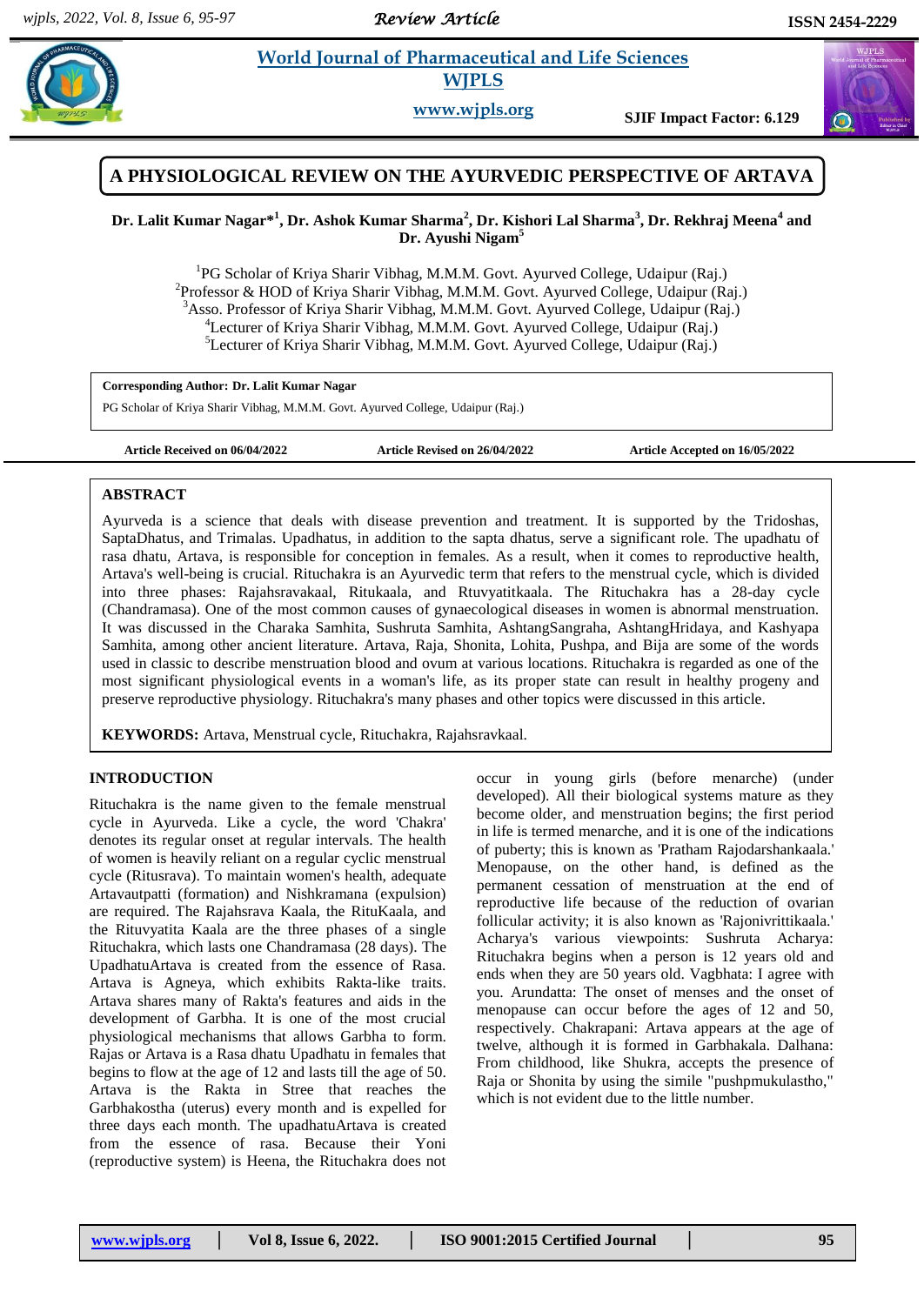| S.No.        | Acharva    | <b>Opinions</b>                                                                                                                                                                                                                                                                                        |  |
|--------------|------------|--------------------------------------------------------------------------------------------------------------------------------------------------------------------------------------------------------------------------------------------------------------------------------------------------------|--|
| 1            | Sushruta   | Rituchakra starts from the age of 12 years and ends at the age of 50 years.                                                                                                                                                                                                                            |  |
| $\mathbf{2}$ | Vagbhata   | Same opinion as that of Sushruta.                                                                                                                                                                                                                                                                      |  |
| 3            | Kashyapa:  | The menstrual cycle appears at the age of 16.                                                                                                                                                                                                                                                          |  |
| 4            | Arundatta  | The age of appearance of menses and the age of menopause can also occur before 12yrs and<br>50yrs, respectively. Dalhana: Accepts the presence of Raja or Shonita from the very childhood<br>like Shukra by giving the simile "pushp mukulastho", which is not visible due to very minute<br>quantity. |  |
| 5            | Chakrapani | Artava is visible at twelve years of age but it is formed in Garbhakala itself.                                                                                                                                                                                                                        |  |
| 6            | Dalhana    | Accepts the presence of Raja or Shonita from the very childhood like Shukra by giving the<br>simile "pushp mukulastho", which is not visible due to very minute quantity.                                                                                                                              |  |

#### **Various opinions of Acharya's**

#### **Formation of Artava**

After the description of the nourishment of the dhatus (tissue elements), upadhātus (subsidiary tissue elements). The nutrient fraction of rasa (chyle) helps in the formation of breast-milk as well as menstrual blood in

#### **Role of Dosha in Rituchakra**

ladies. Even though, rajas (menstrual blood) is a byproduct of rasa, it is produced after a long time, owing to its subtlety. Suśruta also supports this view and states that it takes a month for formation of sukra (semen) in males and rajas in females out of rasa.<sup>[1]</sup>

| <b>Role of Kapha</b>                   | <b>Role of Pitta</b>                  | <b>Role of Vata</b>                    |
|----------------------------------------|---------------------------------------|----------------------------------------|
|                                        | Rituvyatitakala - This phase is       |                                        |
|                                        | mostly impacted by Rituvyatitakala.   | Vata is continually active. Through    |
| Ritukala is mostly influenced by       | according to Pitta Ayurveda is a      | Dhamanees. During the stage of         |
| Kapha. According to them,              | system of medicine that has been      | menstruation is the term for when a    |
| Ayurveda is a type of Ayurvedic        | around for thousands of years. Pitta  | woman gets her period. a spasm in      |
| medicine. regeneration as well as      | is a type of energy essential for a   | the neck stem that is straight         |
| Kapha is on the rise. essential. It is | variety of reasons secretions in the  | arterioles are a type of blood vessel. |
| a unique situation. period             | stomach body. It always takes         | Causative occurrence of the            |
| resembling the proliferative stage     | action. utilising the medium of       | bleeding is comparable. because of     |
|                                        | Rakta. Therefore, this period is like | Vata's action through Dhamanees.       |
|                                        | Phase of the secretary                |                                        |

Entire period of one month of Ritu Chakra Kala is divided into three phases

- 1. Rajasravakala 3 to 5 days
- 2. Ritukala 12 to 16 days
- 3. Rituvyatitakala 9 to 13 days

Rajahsrava Kaala (Menstrual Phase) The Rajahsrava Kaala or the menstrual phase comes at an interval of one month. The duration of this phase varies according to different Acharyas. In general, the duration is from three to five days.<sup>[6]</sup>

Different opinion regarding the duration of the bleeding time

- Harita 7 days
- Charaka 5 nights
- Vaghbatta 3 nights
- Bavamisra 3 days

As per modern science 4 to 5 days<sup>2</sup>.

#### **Characteristics of Healthy Menstruation**

The menstruation which appears every month, which is free from sliminess of discharge, burning sensation and pain, which continues for five nights and which is neither excessive nor scanty is to be considered as normal.

The menstrual discharge which is of the colour of gunja fruits or of lotus or of lac or of indra-gopa (trombidium) sholuld be considered as unpolluted.<sup>[3]</sup>

#### **Ritukaala (Follicular Phase)**

Ritukaala is the second part of Rituchakra, following Rajahsravakaala. The length of time this phase will last According to Acharya Sushruta, the period is twelve days. This period is reckoned to be twelve years by Acharya Vagbhata. It could be for a week, sixteen days, or even a month. Acharya Kashyapa has introduced a new notion. Depending on the society's various races. It's true. Ritukaala is so named because it is during this stage of a pregnancy that If her Garbhashaya gets, a woman's menstrual cycle will be disrupted. There are chances of conception with the seeds (sperms). (It's like breeding season.) The rationale behind Ritukaala conception has been thoroughly discussed. as follows - As the Lotus flower closes after it has bloomed Similarly, the Yoni of women is limited around sunset. does not accept Shukra or Ritukaala after Ritukaala.

#### **Rituvyatita Kaala (Luteal Phase)**

This is the phase of Rituchakra just after the Ritukaala and it ends with the onset of the Rajahsrava Kaala. This phase has been mentioned in very short as the phase of the Rituchakra when there occurs the closure or